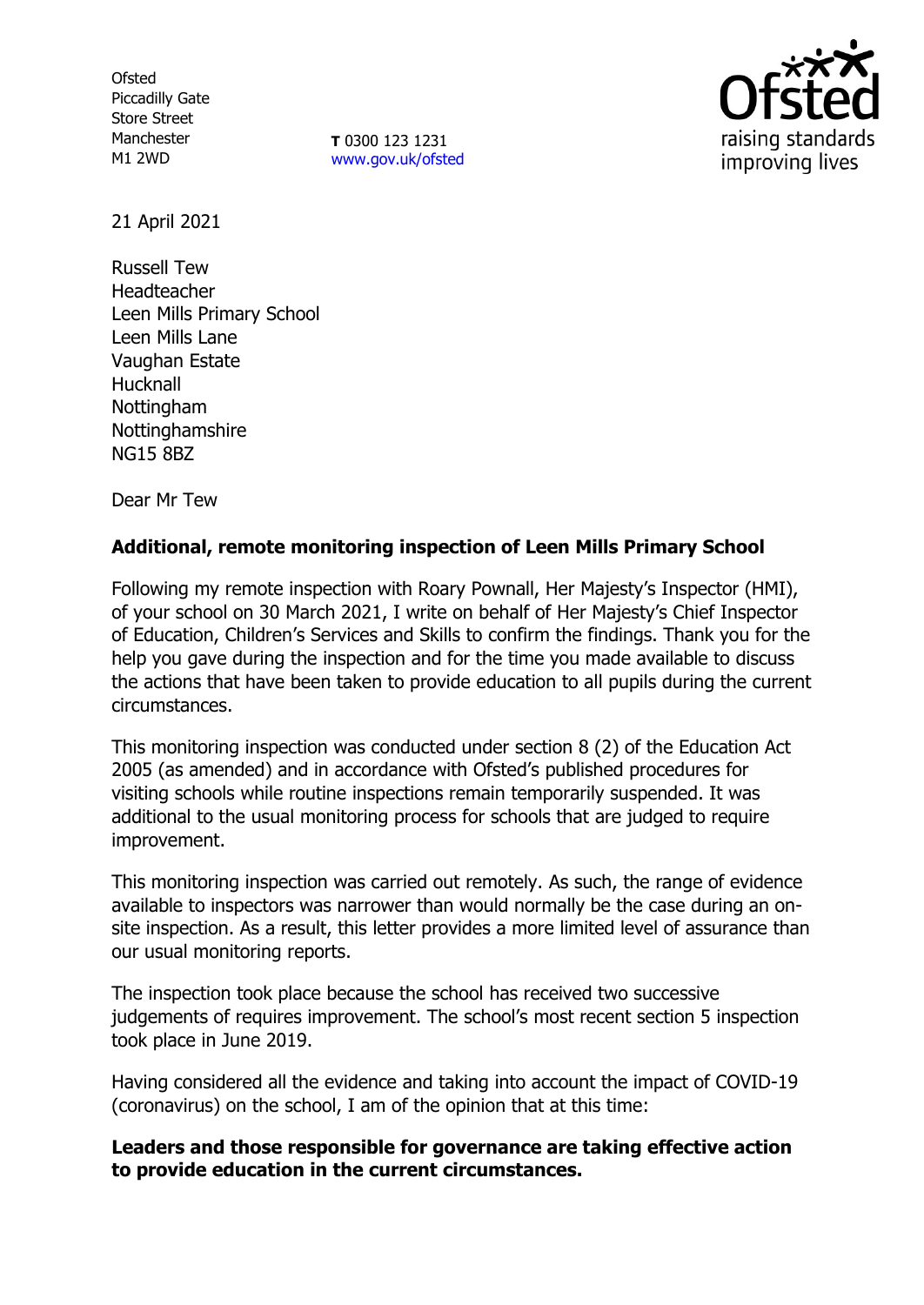

Leaders and those responsible for governance should take further action to:

■ develop the effectiveness of subject leaders so they are able to check that pupils are learning the subject-specific vocabulary they need, and make sure that pupils are remembering sufficient knowledge in all year groups.

### **Context**

- Since the previous inspection three new teachers have been appointed. Two are temporary appointments, covering for teachers who are currently on leave.
- The governing body has appointed a new chair of governors and two further governors.
- During the early spring term before the school reopened to all pupils, approximately one third of pupils were educated on site. Almost all vulnerable pupils and a little under one half of pupils with special educational needs and/or disabilities (SEND) were taught in school.
- Currently, all pupils have returned to school and are being taught on site.

#### **Main findings**

- Leaders have made sure that pupils carried on learning during lockdown. Pupils in school and at home followed the same curriculum. A small number of changes were made to the usual curriculum in science and design technology. This was because not all pupils had the resources that they needed at home to complete the work. When pupils did not join in with online lessons, leaders checked the reason for this. They made sure that any problems were sorted out.
- **Prior to the pandemic, leaders had reviewed the school's curriculum. They** have set out what they want pupils to know and remember in each subject, starting from the early years. Leaders have ensured that this work has continued during the past year. Leaders know that this work is not complete. Checks on what pupils can remember or the important words that pupils need to know are not taking place in all subjects.
- During the partial school closure, pupils uploaded their work to the school's online learning platform. Teachers checked regularly what pupils understood. They made sure that pupils got extra help if they needed it so that they did not fall behind. Pupils told inspectors that their teachers would always help them if they found the online work difficult to understand. However, a few pupils have not understood everything that was taught during this time. Leaders have further plans to ensure that pupils who have fallen behind during lockdown catch up.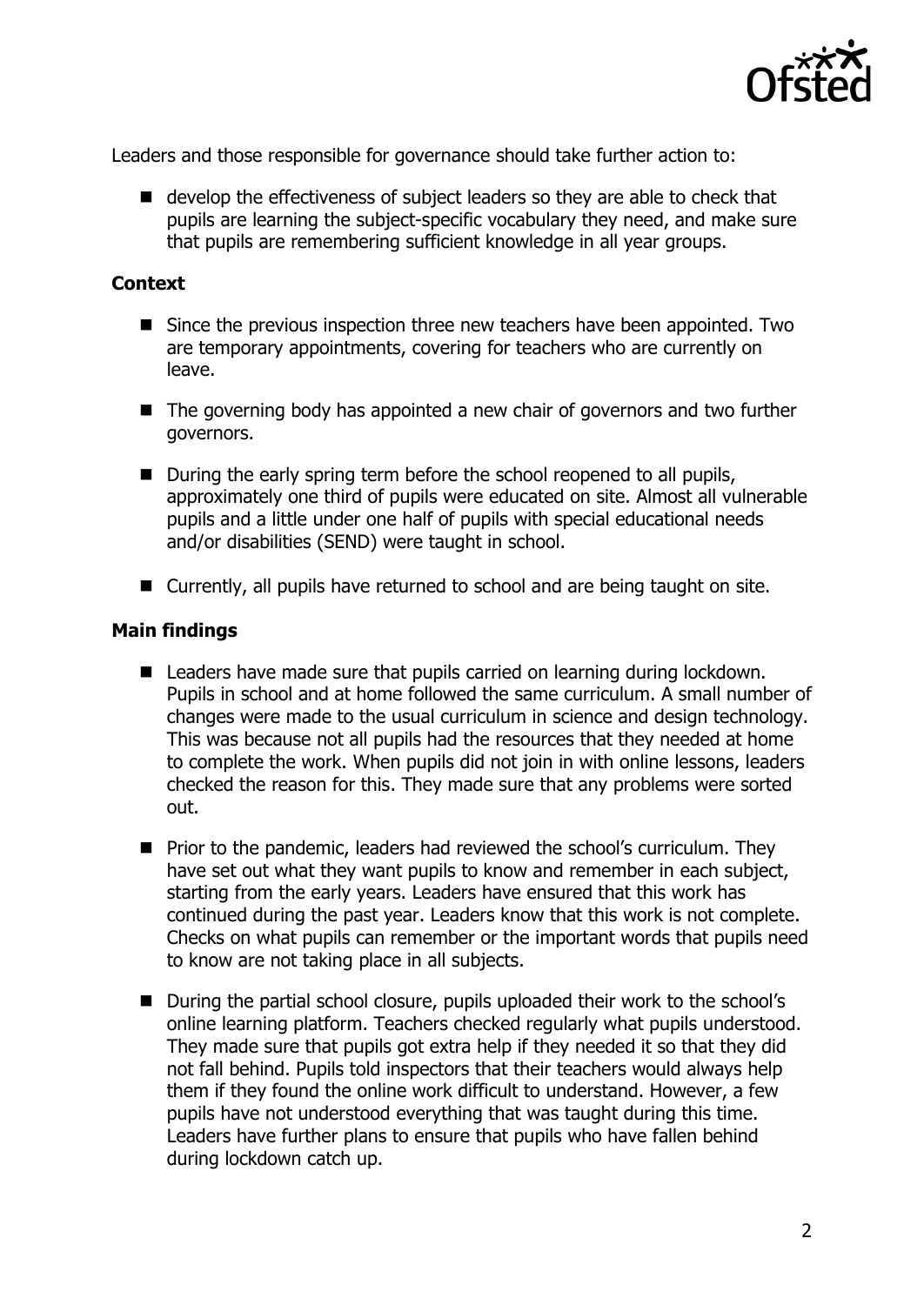

- Daily phonics lessons continued during lockdown. Teachers assessed the progress that pupils made in phonics. If a pupil did not remember the sounds that had been taught, they were identified quickly. Staff provided one-to-one sessions or intervention groups for these pupils. During lockdown, pupils had access to online books. Teachers continued to read every day to their classes. Pupils feel that story time is a special time in school.
- Additional support is provided for pupils with SEND. The special educational needs coordinator checks that they get the help that they need. This ensures that the work provided for pupils with SEND helps them to build on what they already know. Support for pupils with emotional difficulties has also continued during lockdown. Key staff provided individual online meetings, to talk to pupils about how they are feeling. Parents praised the help that the staff offer. Every parent who responded to the Ofsted online questionnaire said that the school gives pupils with SEND the support they need to succeed.
- Governing body meetings have continued through lockdown to check the work of the school. Governors question leaders to assure themselves that pupils are safe and have continued to be educated during this past year. They understand how the school's curriculum has been developed. Governors take a strong interest in staff workload and well-being. A governor has been given responsibility to oversee this aspect of the school's work.
- The local authority has provided the school with a range of support and guidance. This has helped the school to improve early years provision and develop the role of subject leaders.

## **Evidence**

This inspection was conducted remotely. We spoke to you and the deputy headteacher, five curriculum leaders, a small group of pupils, the leader responsible for pupils with SEND, two nurture leaders, the chair of the governing body and two further governors, and a representative of the local authority to discuss leaders' actions to provide education to all pupils during a national lockdown.

We also listened to pupils in Years 1, 2 and 3 read. We looked at responses to Ofsted's online questionnaire, Ofsted Parent View, including 81 free-text responses, and 27 staff questionnaires.

I am copying this letter to the chair of the governing body, the regional schools commissioner and the director of children's services for Nottinghamshire. This letter will be published on the Ofsted website.